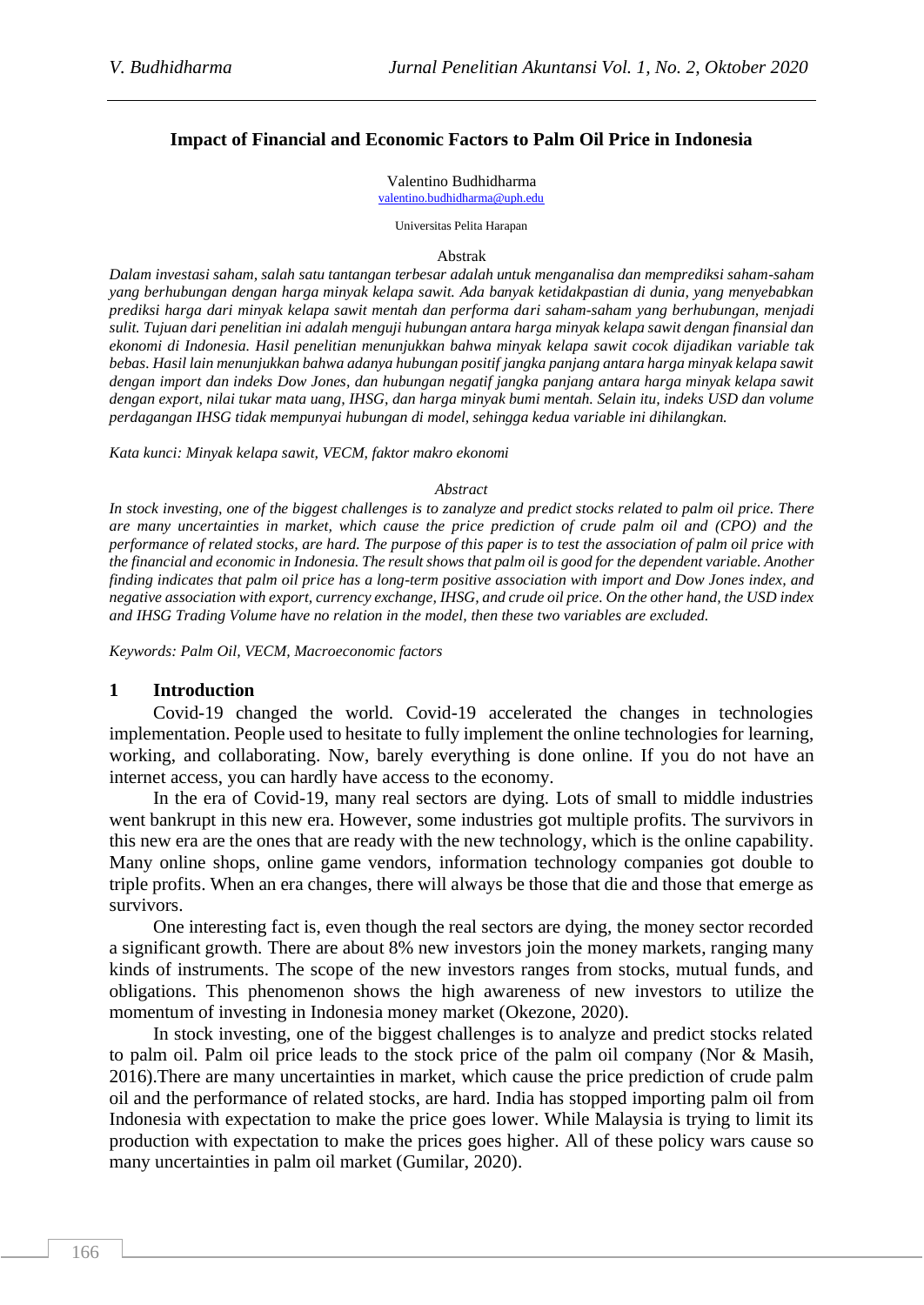Palm oil is mostly consumed and produced in the world. This easy to be made oil is mainly used as for cooking ingredients, cosmetics, cleaning products, and biodiesel. Most palm oil is produced in Asia, Africa, and South America because the trees need warm temperature, sunlight, and high rainfall to maximize the productions (Indonesia-Investments, 2017).

Palm oil is derived from the fruit of oil palms. Palm oil has become one of the most significant agricultural commodities in the world. Many products can be produced from palm oil, like soap, cooking oil, shampoo, margarine, cookies, bread, ice cream, etc. Indonesia and Malaysia are the largest palm oil producers in the world for almost around 90% of the world production, with Indonesia as the biggest palm oil production country – followed by Malaysia and Thailand (Sawe, 2018).

Explaining factors that affect palm oil price have been quite a problem for investors. This study tests the association of palm oil price with the financial and economic factors. Therefore, investors can have better trading plans involving palm oil stock prices.

## **2 Literature Review**

## **2.1 Grand Theory**

The Palm Oil industry is vital as the primary economy industry of a country, especially for developing countries (Zabid & Abidin, 2015). There have been many studies on palm oil cases and issues. Some prior literatures are reviewed here.

Sekumade [1970] studied the effects of petroleum dependency on agricultural trade in Nigeria using the *error correction model* (ECM) from 1970 to 2003. The result of the ECM confirmed a long-run and short-run relationship between the cash crops and the exogenous variables. The *Ordinary Least Squares* (OLS) results showed that the value oil exports and imports increased with the agricultural export crops (cocoa, groundnut, cotton, rubber, palm oil, palm kernel, etc.) (Sekumade, 1970).

Awad et al. [2007] studied the palm oil import demand in some Middle East and North African (MENA) countries. The findings show that palm oil prices and national income are substantial factors in palm oil demand. Other results say that high palm oil discount price, during the 1970s world petroleum prices surge, and exchange rate are also important factors of demand for palm oil in some MENA countries (Awad, Arshad, Shamsudin, & Yusof, 2007).

Munadi [2007] used the *Error Correction Model (ECM)* to research the impact of export tax reduction on Indonesia palm oil export to India. The result shows palm oil quantity export from Indonesia to India is affected by the ratio of *local palm oil price* by *world palm oil price* (PSO/PWO), *goods production index* (IPI)*,* and *previous year India export demand*. The coefficients of ECM are near to zero, which means that these variables have a small impact on India's long term export demand (Munadi, 2007).

Yulismi [2007] researched about a *dynamic econometric model* using *cointegration* and *error correction* to develop a model that could capture both short effects, long-run effects, and import-export market behavior. The import demand analysis shows that: (1) aggregate income is the main factor that affects palm oil import in China, India, and EU countries, and (2) the demand is elastic for the short and long term. The export demand-side analysis shows that: (1) the income and price have a strong relationship with palm oil importer's preference from Indonesia and Malaysia, and (2) Indonesia's total export supply has a negative association with an palm oil export price. The result also shows that palm oil import fee has an insignificant impact on palm oil trade amounts (Yulismi, 2007).

Iskandar [2015] studied the impact of palm oil price in the world market on the export value of palm oil and economic growth, inflation rate, exchange rate, and money supply as proxy in Indonesia during 2001-2013 using *Vector Autoregression* (VAR) model with *Impulse Response Function* and *Variance Decomposition*. The results show that: (1) the palm oil price in the world market has a positive impact on export value of palm oil, (2) it has positive impact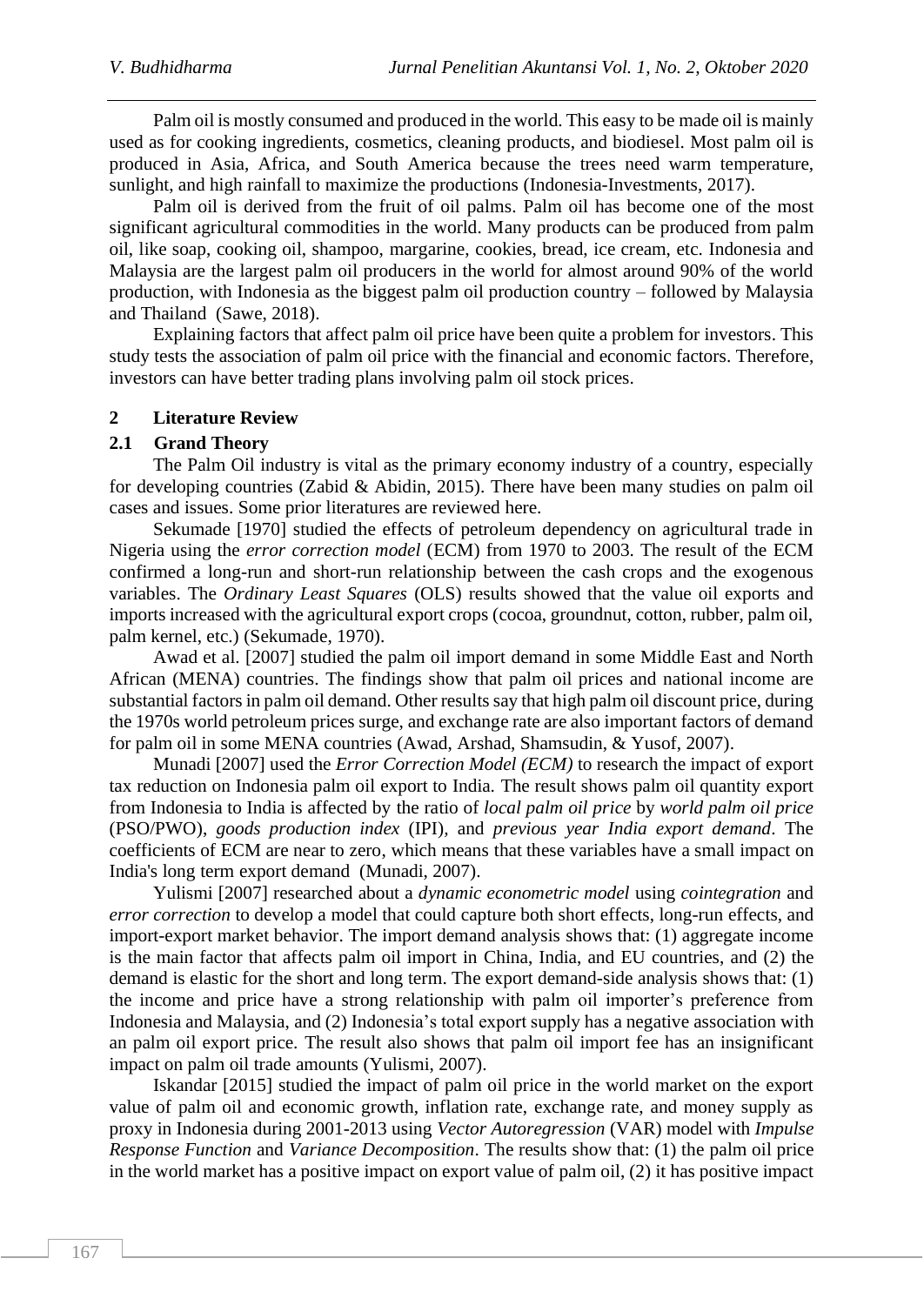on economic growth, (3), it has positive impact on domestic inflation, (4), it negatively affects the exchange rate of Rupiah. Iskandar suggests for government-stakeholders collaboration and infrastructure optimization to deal with the negative effect of palm oil price shocks (Iskandar, 2015).

Kanchymalay et al. [2017] researched the correlation between crude palm oil price, some vegetable oil prices, crude oil, and the monthly exchange rate. The analysis was done using comparative analysis, and the forecasting was done using machine learning. The early result shows that there is a positive and strong relationship between the palm oil price and the soybean oil price, and between palm oil price and crude oil price. The forecasting was done using multilayer perception, support vector regressions (SVR), and Holt Winter exponential smoothing method. The forecasting result shows that SVR shows better results than the other methods (Kanchymalay, Salim, Sukprasert, Krishnan, & Hashim, 2017).

May [2018] says that stock prices are affected by Dow Jones Industrial Index, foreign exchange, and sectoral price index of that stock. Even if those three factors do not directly influence the stock prices at time *t*, there is a possibility the effects happen at the lag values (May, 2018).

## **2.2 Hypothesis Development**

Sekumade (1970) says say that import and export of crude oil have association with palm oil export values. Awad (2007) says that palm oil price has negative association with exchange rate and demand for palm oil. Awad did the study in MENA countries, while this study was done in Indonesia. So, USD/IDR will be used for exchange rate for this paper. Demand for palm oil is associated to Import value. While, Kanchymalay (2017) says that the palm oil price has a positive strong association between palm oil price and crude oil price.

Munadi (2007) used the ECM to show palm oil quantity export from Indonesia to India is affected by the ratio of *local palm oil price by world palm oil price* (PSO/PWO) and *previous year India export demand*. In India at that time, these variables had a small impact on India's long-term export demand. Based on the Munady's study, this paper uses VECM to study the lag association of the economic factors to the palm oil price.

Yulismi (2007) says the palm oil price has a strong relationship with palm oil importer's preference from Indonesia and Malaysia. Another important finding is the Indonesia's total export supply has a negative association with palm oil export price.

Iskandar (2015) also says that palm oil price is positively related with export value, and negatively related with exchange rate.

Based on these research, the hypothesizes are:

**H1: Foreign exchange (USDIDR) affects palm oil price**

**H2: Import values (IMPORT) affect palm oil price**

**H3: Export values (EXPORT) affect palm oil price**

**H4: Crude oil price (OIL) affects palm oil price**

May [2018] says that stock prices are affected by Dow Jones Industrial Index, foreign exchange, and Indonesia Composite Index. The variable Volume is added since it is related with IHSG, and variable USD index due to its relationship with foreign exchange. Even if those three factors do not directly influence the stock prices at time *t*, there is a possibility the effects happen at the lag values.

Therefore, the next hypothesizes are:

**H5: Dow Jones Industrial Index (DJIA) affects palm oil price**

**H6: Indonesia Composite Index (IHSG) affects palm oil price**

**H7: IHSG trading volume (VOLUME) affects palm oil price**

**H8: USD index (USDIDX) affects palm oil price**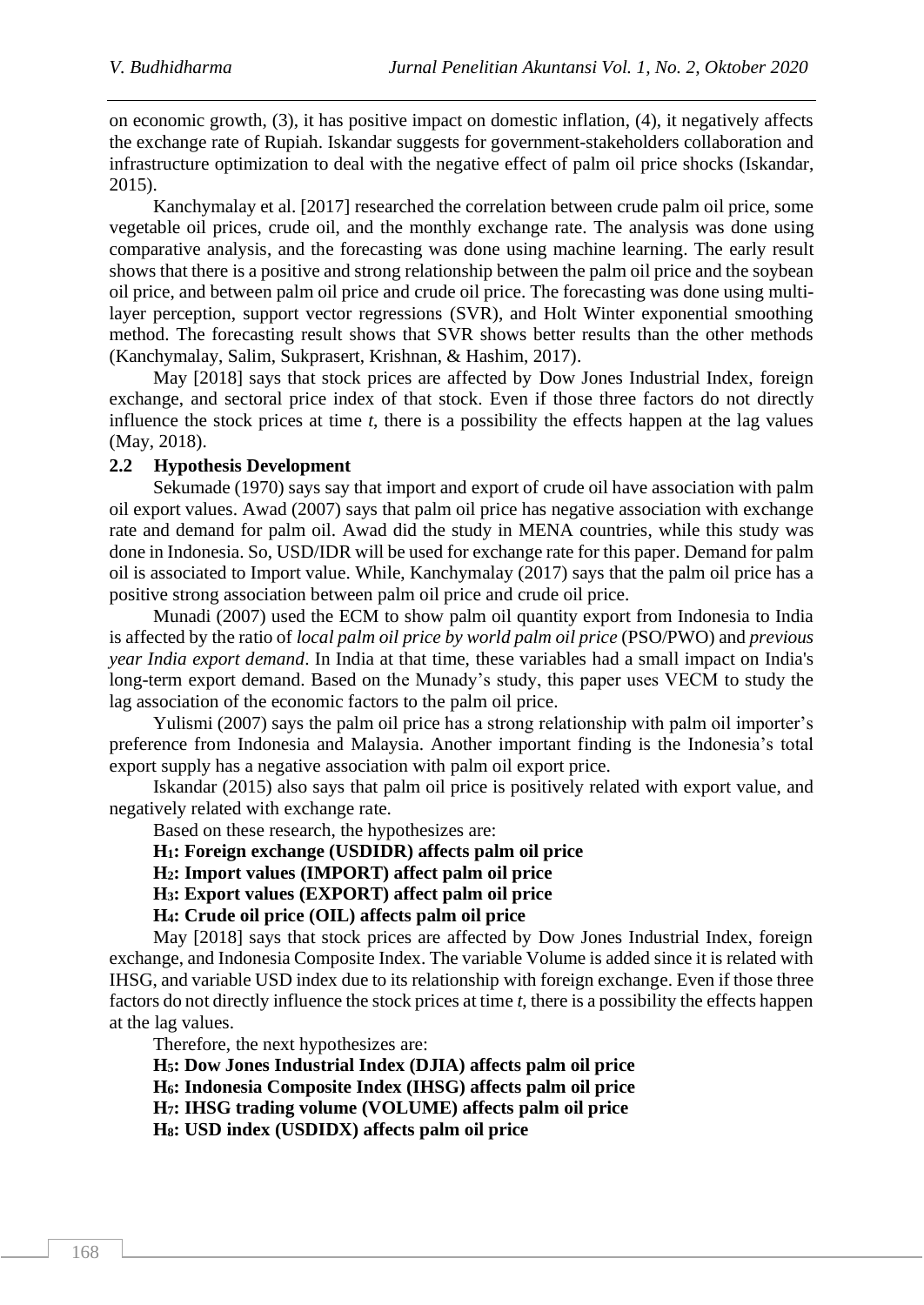# **3 Methodology**

# **3.1 Unit Analysis and Sample**

The data used in this research are explained with the following sequence: The sample is used monthly data from 2014 to 2019. The range was chosen because the palm prices are only available for monthly level frequency during those years. The total observations are 56. The Dow Jones Index, Indonesia Composite Index, and Indonesia Composite Index Volume are taken from the website [http://finance.yahoo.com.](http://finance.yahoo.com/) Foreign exchange of USD/IDR data are taken from [http://www.bi.go.id.](http://www.bi.go.id/) The palm oil price, export, and import data are taken from [http://www.capitaliq.com.](http://www.capitaliq.com/)

# **3.2 Vector Autoregression And Error Correction Models (VECM)**

To find the long-term impact of the financial and economic factors on the palm oil price, we use the vector auto correlation model. Before the get the results to get the long-term relationships among the variables, we applied the Johansen cointegration test. The empirical VECM applied is as follows:

$$
\Delta \log (CPO)_t = \sum_{i=1}^k \beta_i \Delta \log (DJI)_t + \dots + \beta_i \Delta \log (USDIDX)_t
$$
  
+  $\delta_1 [\log (CPO)_{t-1} - (\gamma_1 \log (DJI)_t + \dots + \gamma_8 \log (USDIDX_t))] + \varepsilon_t$ 

where  $[\log (CPO)_{t-1} - (\gamma_1 \log (DJI)_t + \cdots + \gamma_8 \log (USDIDX)_t)]$  is the *error correction term* and  $\varepsilon$  is the error term.

CPO is the international monthly market palm oil price, USDIDR is the Indonesia's monthly currency exchange between USD and IDR, USDIDX is the monthly USD Index value, OIL is the international monthly crude oil price, Import is the monthly import value in Indonesia, Export is the monthly export value in Indonesia, IHSG is monthly data of Indonesia Composite Stock Price, VOL is monthly data of IHSG trading volume in Indonesia. The logarithm of all variables is used for a more straightforward and easier interpretation.

# **4 Empirical Results and Analysis**

# **4.1 Descriptive Statistic**

Table 4-1 shows the result of Descriptive Statistics. The result shows that only the log(VOLUME) is not in a normal distribution with Jarque-Bera probability values fewer than the significance level 5%. The log(VOLUME) also has the highest standard deviation, meaning it has high volatility.

Table 4-1 Descriptive Statistic Analysis of All the Time Series Variables

|                        | Log(CPO)    | Log(DJI) | Log(EXPORT) | Log(IHSG)   | Log(VOLUME) | Log(IMPORT) | Log(USDIDR) | Log(OIL) | Log(USDIDX) |
|------------------------|-------------|----------|-------------|-------------|-------------|-------------|-------------|----------|-------------|
| Mean                   | 6.388593    | 9.931994 | 9.504456    | 8.607125    | 18.20326    | 9.474558    | 9.513955    | 3.966866 | 4.557745    |
| Median                 | 6.425984    | 9.911423 | 9.511074    | 8.598677    | 17.98977    | 9.451389    | 9.502665    | 3.937665 | 4.559814    |
| <b>Maximum</b>         | 6.587791    | 10.18145 | 9.697981    | 8.791774    | 20.73409    | 9.814498    | 9.627660    | 4.388754 | 4.625493    |
| <b>Minimum</b>         | 6.100935    | 9.699243 | 9.174661    | 8.372801    | 17.16948    | 9.106889    | 9.404662    | 3.515121 | 4.451838    |
| Std. Dev.              | 0.116184    | 0.162405 | 0.113867    | 0.112735    | 0.691854    | 0.158854    | 0.045907    | 0.190587 | 0.035230    |
| <b>Skewness</b>        | $-0.568256$ | 0.191969 | $-0.489240$ | $-0.246367$ | 1.275848    | 0.123589    | 0.076955    | 0.094570 | $-0.702744$ |
| Kurtosis               | 2.483983    | 1.447611 | 2.968065    | 2.083672    | 4.989386    | 2.483153    | 3.283931    | 2.879217 | 3.714514    |
|                        |             |          |             |             |             |             |             |          |             |
| Jarque-<br><b>Bera</b> | 3.635173    | 5.967079 | 2.236366    | 2.525698    | 24.42723    | 0.765865    | 0.243379    | 0.117512 | 5.800489    |
| Probability            | 0.162417    | 0.050613 | 0.326873    | 0.282847    | 0.000005    | 0.681859    | 0.885423    | 0.942937 | 0.055010    |

## **4.2 Unit Root Test**

The *unit root test* is done using the Augmented Dickey-Fuller Test (ADF). The test is done to all variables. The precondition is all variables must be non-stationary at level (d0). If a variable is stationary at level, this means there is no long-run relationship (Brooks, 2008).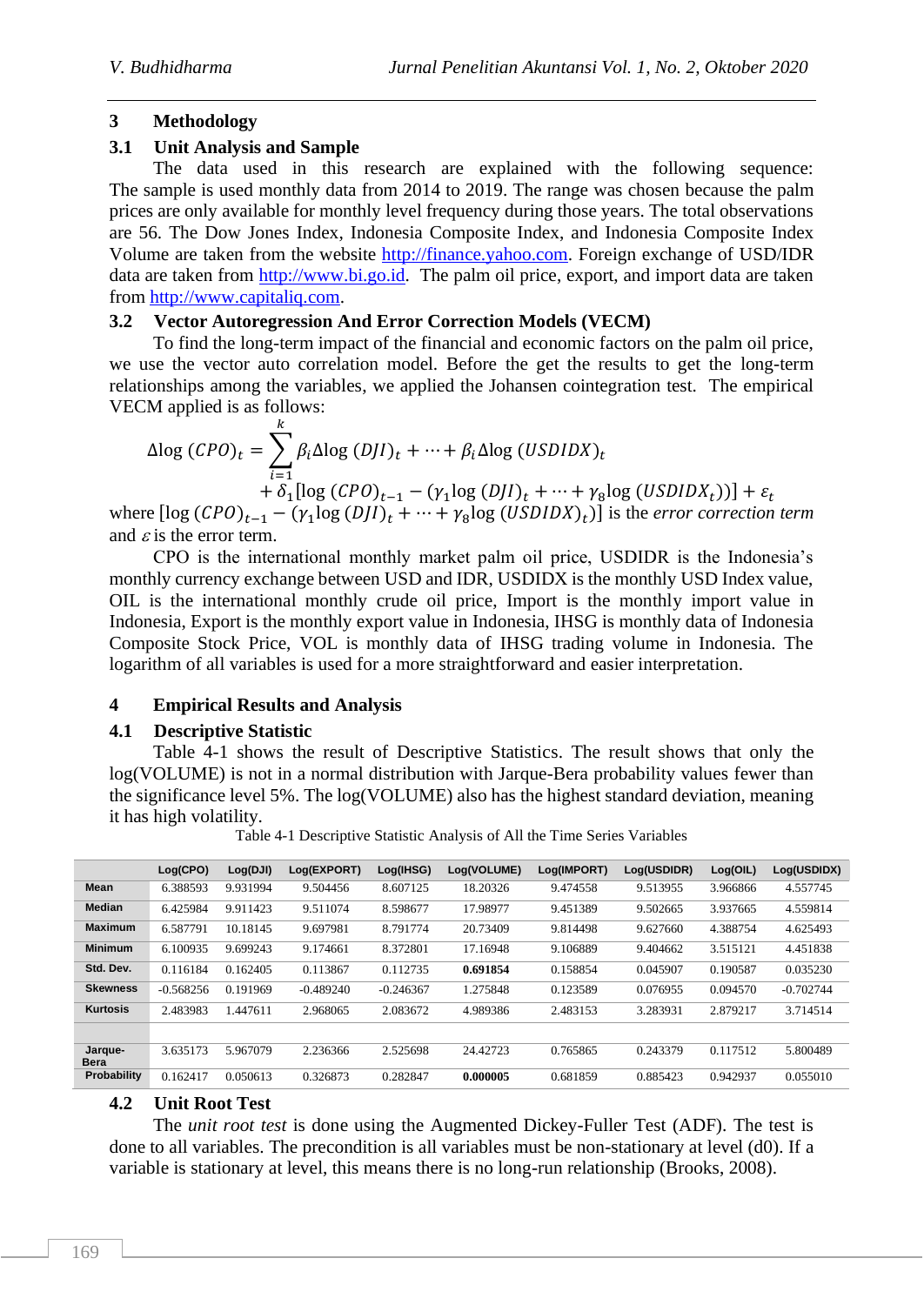Table 4-2 shows that the log(VOLUME) and the log(USDIDX) are already stationary at d0 with probability fewer than 0.05. These three variables will be excluded because they do not fit the precondition for Johansen Cointegration (Brooks, 2008). The results show that all variables are stationer at the first difference, which is level 1 (d1), with all probabilities fewer than 0.05. Unit root problems are all solved at the first difference.

| <b>Series</b> | <b>Probability at Level</b> | Probability at d1 |
|---------------|-----------------------------|-------------------|
| Log(CPO)      | 0.4385                      | 0.0000            |
| Log(DJI)      | 0.9346                      | 0.0000            |
| Log(EXPORT)   | 0.3233                      | 0.0000            |
| Log(HISG)     | 0.5565                      | 0.0009            |
| Log(IMPORT)   | 0.0000                      | 0.0000            |
| Log(USDIDR)   | 0.6098                      | 0.0000            |
| Log(VOLUME)   | 0.2168                      | 0.0000            |
| Log(OIL)      | 0.0742                      | 0.0000            |
| Log(USDIDX)   | 0.0270                      | 0.0000            |

Table 4-2 Augmented Dickey-Fuller Test Result at d0

Since VOLUME and OIL are excluded, then it can be said that  $H_7$  and  $H_8$  are rejected, meaning they do not have association with CPO.

#### **4.3 Long term relations of CPO and other financial and economic variables**

Table 4-3 shows the optimal lag length for Johansen Cointegration is obtained from the Lag Length Criteria test that shows the optimal lag is two. The long term cointegration is explained in table 4-4. It is tested using the Johansen cointegration test.

Table 4-3 Optimal lag length for Johansen Cointegration

| Lag              | LogL                                         | LR                                             | FPF.                                                | AIC.                                                 | SC.                                                       | HQ                                                        |
|------------------|----------------------------------------------|------------------------------------------------|-----------------------------------------------------|------------------------------------------------------|-----------------------------------------------------------|-----------------------------------------------------------|
| 1<br>2<br>3<br>4 | 694.5917<br>751.6780<br>800.0987<br>859.6864 | <b>NA</b><br>82.83114*<br>56.96551<br>53.74576 | $2.41e-20$<br>$1.92e-20*$<br>2.56e-20<br>$3.04e-20$ | -25.31732<br>$-25.63443$<br>$-25.61171$<br>-26.02692 | $-23.46125*$<br>$-21.92230$<br>$-20.04351$<br>$-18.60265$ | $-24.60806*$<br>$-24.21592$<br>$-23.48394$<br>$-23.18988$ |
| 5                | 935.0102                                     | 47.26199                                       | $3.64e-20$                                          | $-27.05922*$                                         | $-17.77888$                                               | $-23.51293$                                               |

Johansen Cointegration test suggests that the optimal deterministic trend assumption is no the intercept or trend in the cointegrating equation or test VAR. Table 4-4 shows the result of the Johansen Cointegration test, suggesting that at *None,* the null hypothesis is rejected, meaning there is a long-run relationship between the variables.

Table 4-4 Johansen Cointegration test for panel four and 2 lags for log(IHSG), log(CPO), log(DJI), log(USDIDR), log(IMPORT), log(EXPORT), log(OIL)

| Hypothesized<br>No. of $CE(s)$ | Eigenvalue | Trace<br><b>Statistic</b> | 0.05<br><b>Critical Value</b> | Prob.** |
|--------------------------------|------------|---------------------------|-------------------------------|---------|
| None *                         | 0.573549   | 122.3335                  | 111.7805                      | 0.0090  |
| At most 1                      | 0.395194   | 77.16387                  | 83.93712                      | 0.1401  |
| At most 2                      | 0.322418   | 50.51292                  | 60.06141                      | 0.2458  |
| At most 3                      | 0.247670   | 29.88398                  | 40.17493                      | 0.3605  |
| At most 4                      | 0.179089   | 14.80121                  | 24.27596                      | 0.4714  |
| At most 5                      | 0.075190   | 4.342149                  | 12.32090                      | 0.6614  |
| At most 6                      | 0.003753   | 0.199300                  | 4.129906                      | 0.7108  |

Since there is a long run cointegration, the VECM model will be used. Table 4-5 shows the coefficient and t-statistic for the long-run equation variables for the VECM model. Table 4-5 Cointegration Equation

| Variables      | Coefficient | t-statistic |
|----------------|-------------|-------------|
| $LOG(CPO(-1))$ | 1.00000     |             |
| $LOG(DJI(-1))$ | 1.704904    | 3.90243     |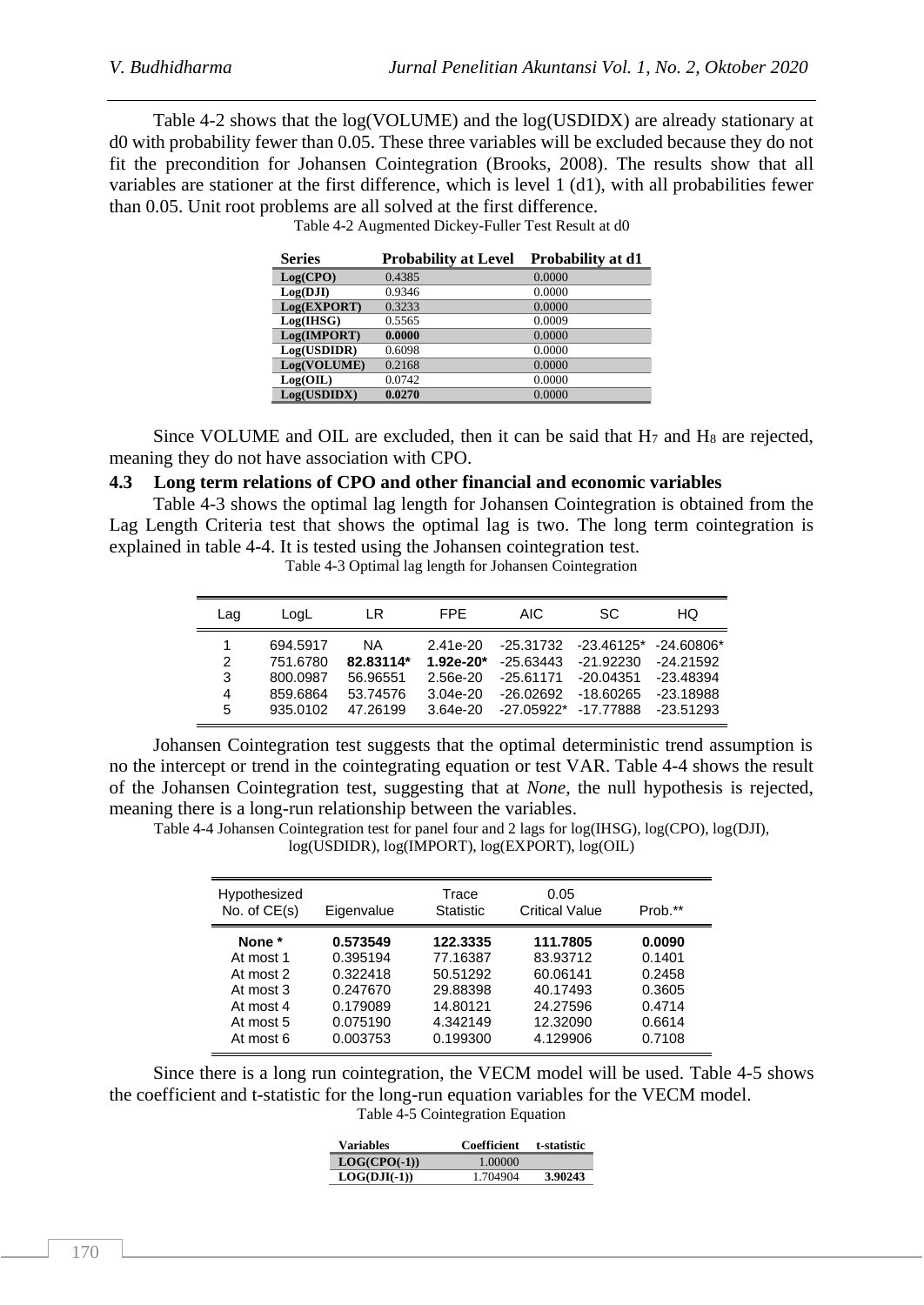| $LOG(HISG(-1))$   | $-2.068218$ | -3.67359   |
|-------------------|-------------|------------|
| $LOG(USDIDR(-1))$ | $-0.893618$ | $-2.72846$ |
| $LOG(EXPORT(-1))$ | $-2.028802$ | $-2.85008$ |
| $LOG(IMPORT(-1))$ | 3.126031    | 4.91301    |
| $LOG(OIL(-1))$    | $-1.868542$ | -5.74686   |

Table 4-5 shows the coefficient and t-statistic for the Cointegration equation variables, which all of them have a strong association with CPO. The  $log(DJI(-1))$  and the  $log(IMPORT(-))$ 1)) have positive impact on the log(CPO(-1)), while the rest has negative impact to log(CPO(- 1)). Since all independent variables are significant, then  $H_1$  to  $H_6$  are not rejected, meaning DJI, IHSG, USDIDR, EXPORT, IMPORT, and OIL have strong association with CPO.

Table 4-6 Error correction Equation

| <b>Variables</b>     | <b>Coefficient</b> | t-statistic |
|----------------------|--------------------|-------------|
| CointEq1             | 0.110257           | 2.15345     |
| $D(LOG(CPO(-1)))$    | $-0.125121$        | $-0.74990$  |
| $D(LOG(CPO(-2)))$    | $-0.473172$        | $-2.44470$  |
| $D(LOG(DJI(-1)))$    | 0.183677           | 0.54566     |
| $D(LOG(DJI(-2)))$    | $-0.601577$        | $-1.83411$  |
| $D(LOG(HISG(-1)))$   | 0.175804           | 0.32924     |
| $D(LOG(HISG(-2)))$   | 0.452107           | 0.97155     |
| $D(LOG(USDIDR(-1)))$ | 0.515040           | 0.64924     |
| $D(LOG(USDIDR(-2)))$ | $-1.236328$        | $-1.70774$  |
| $D(LOG(EXPORT(-1)))$ | 0.191599           | 1.07647     |
| $D(LOG(EXPORT(-2)))$ | 0.279884           | 1.44795     |
| D(LOG(IMPORT(-1)))   | $-0.264178$        | $-1.60239$  |
| $D(LOG(IMPORT(-2)))$ | $-0.181987$        | $-1.26917$  |
| $D(LOG(OIL(-1)))$    | 0.086140           | 0.79437     |
| $D(LOG(OIL(-2)))$    | 0.018539           | 0.18104     |

Table 4-6 shows the coefficient and t-statistic for the error correction equation variables. The result shows that only the CointEq1 has a positive association and  $log(CPO(-2))$  has a negative association.

#### **4.4 Analysis and Interpretation**

One fundamental weakness of the VAR approach to modeling is the a-theoretical nature, and many parameters involved make the interpretation of the model is hard to do. To alleviate this problem, three sets of statistics are constructed for an estimated VAR model: block significance tests, impulse response, and variance decompositions (Brooks, 2014).

#### **4.4.1 Granger Causality/Block Exogeneity Tests**

Granger Causality/Block Exogeneity test result at table 4-7 shows that the probability of the model is significant, meaning there is strong evidence of short-term lead-lag interactions between the variables, and the CPO fits to be a dependent variable.

The long-term model result complies with the outcome of Sekumade (1970), Awad (2007), Yulismi (2007), and Iskandar (2015) that the IMPORT and EXPORT are significant factors to explain the CPO price. However, the result is a bit different from Munadi's (2007) study. Munadi's study says only EXPORT is a significant factor, and the effect is small. While this study says, all DJI, IHSG, USD IDR, IMPORT, EXPORT, and OIL have a strong association with the palm oil price. The difference in result is possibly caused by the difference in time of study and country location. For long term association, all  $H_1$  to  $H_6$  are not rejected, meaning all the independent variables have strong relationship to the CPO.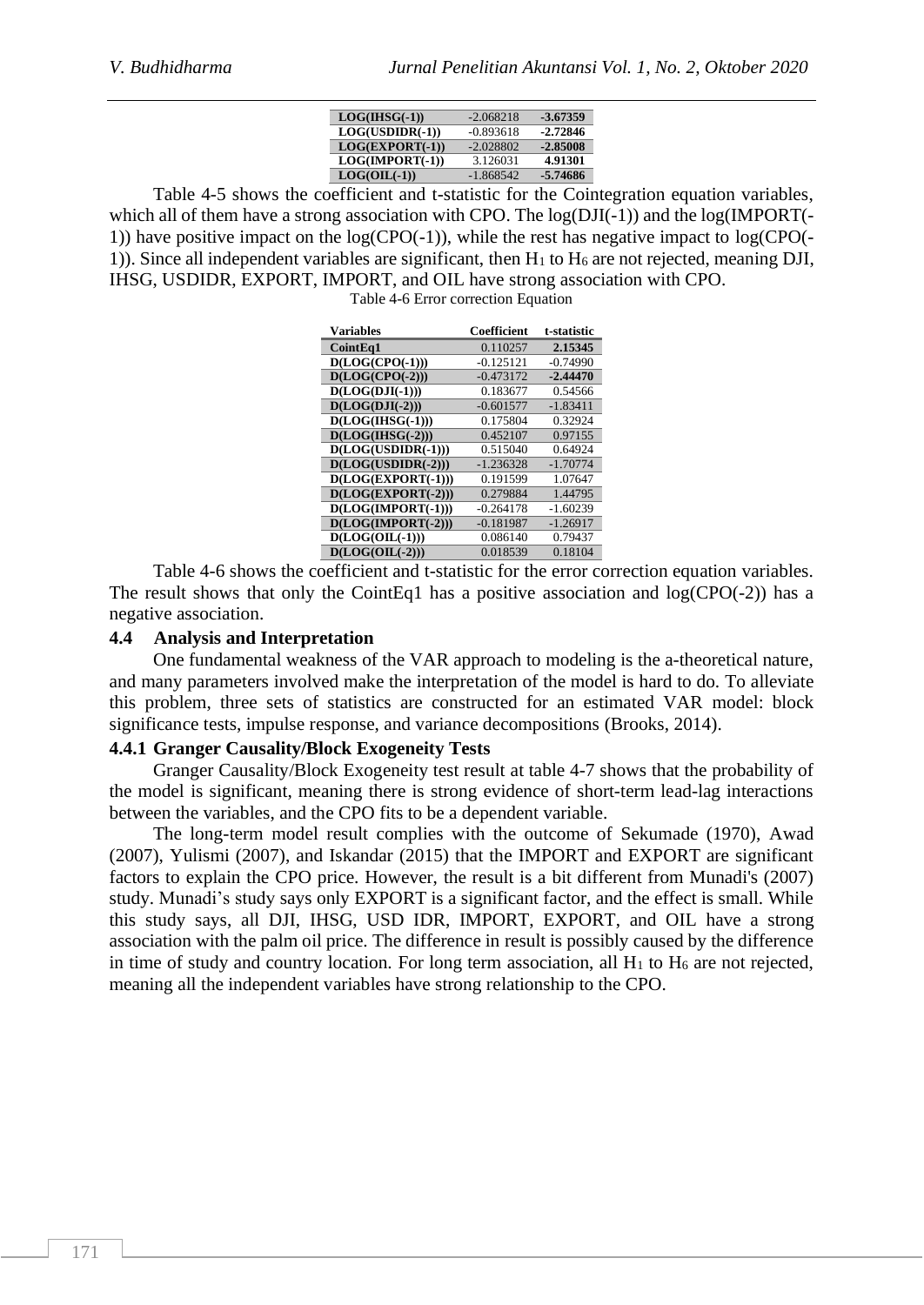| Excluded         | Chi-sq   | df | Prob.  |
|------------------|----------|----|--------|
| D(LOG(S DJI))    | 3.477539 | 2  | 0.1757 |
| D(LOG(S_IHSG))   | 2.223346 | 2  | 0.3290 |
| D(LOG(S_USDIDR)) | 2.919848 | 2  | 0.2323 |
| D(LOG(S_EXPORT)) | 2.159208 | 2  | 0.3397 |
| D(LOG(S_IMPORT)) | 2.607611 | 2  | 0.2715 |
| $D(LOG(S_OL))$   | 0.638207 | 2  | 0.7268 |
| All              | 21.31376 | 12 | 0.0460 |

Table 4-7 Granger Causality/Block Exogeneity Tests

### **4.4.3 Impulse Response**

From Figure 4-1, the CPO has a long-run positive association with the IMPORT and the DJI, and negative association with the EXPORT, the USDIDR, the OIL, and the IHSG. The graphic result complies with the VECM model result.



Figure 4-1 Impulse Response Graph CPO to Innovations

#### **4.4.4 Variance Decomposition**

Figure 4-2 shows the variance decomposition graph of the VAR model. The chart shows that the CPO has a long-run positive association with the IMPORT and the DJI, and negative association with the EXPORT, the USDIDR, the OIL, and the IHSG.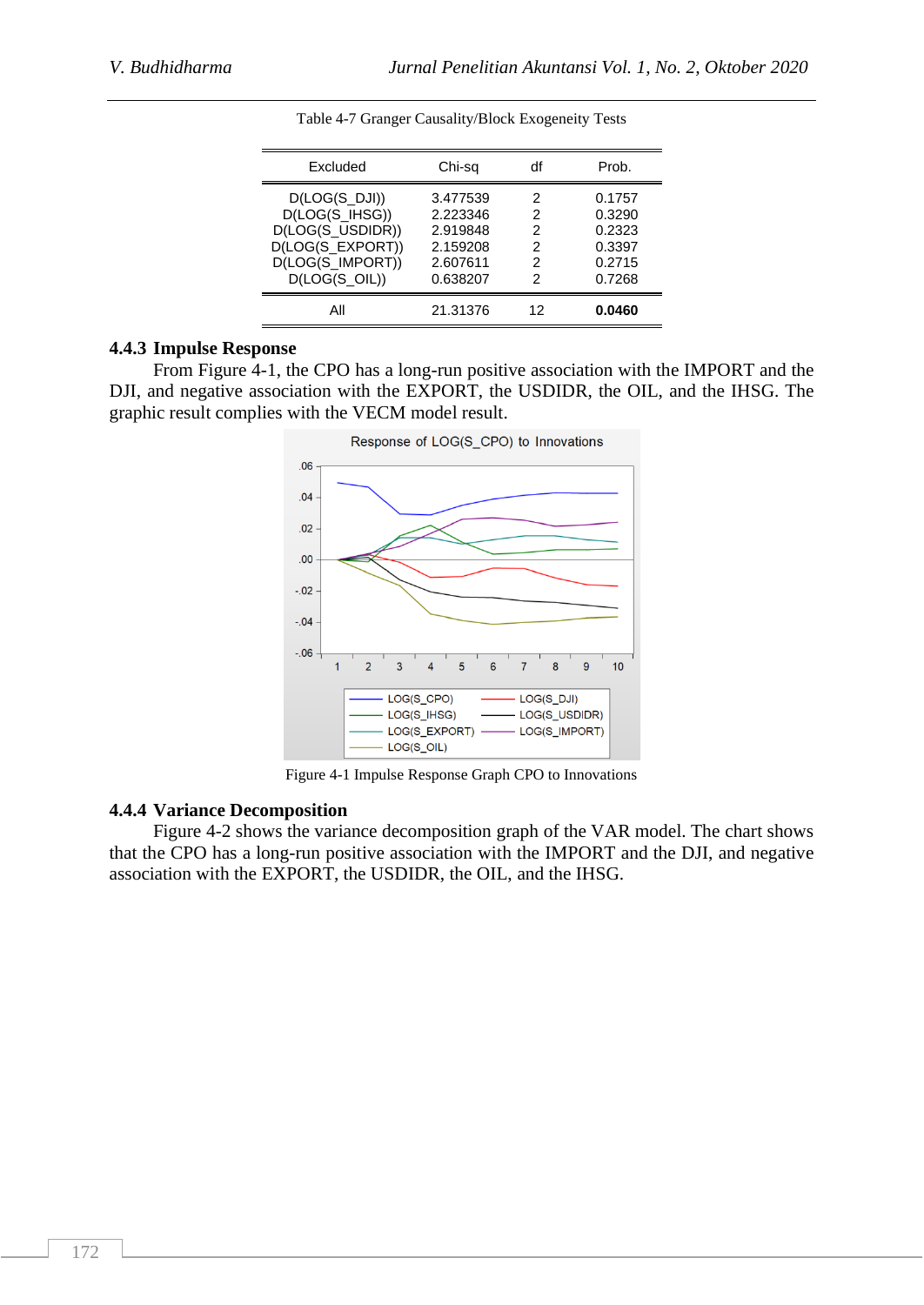

Figure 4-2 Variance Decomposition of CPO

### **4.5 Empirical Interpretation**

The empirical results from the statistical analysis show that the palm oil prices have positive long-term association with Dow Jones Index and Indonesia Import values, and negative long-term association with currency exchange, export, and crude oil price.

The positive association of palm oil price and Dow Jones Index means higher palm oil price tends to make US economy stronger. This result is unexpected since US does not have palm oil farms. Further study is needed to explain this phenomenon.

The positive association of palm oil price and Indonesia Import values is caused by the high consumption of local market to palm oil. Indonesia is the highest importer palm oil country in 2020 (Tradenumbers, 2020). Another factor is the China *stocking policy* to buy palm oil in big volumes has positive impact to the palm oil market price (Pranata, 2020).

The negative association from currency exchange indicates that the raise in palm oil price in the international market causes the depreciation of Rupiah to US dollar. The depreciation can be analyzed because there is an increase in the demand of US dollar to play the import of palm oil into Indonesia. This finding is supported by the study done by Awad (2007) and Iskandar (2015) who found that the currency exchange has negatively significant association to the palm oil price.

One interesting finding is the negative association of the export value to the palm oil price. The finding is contradicted with the study done by Iskandar (2015). Further study is needed to explain the phenomenon.

The last finding is about the negative association of the crude oil price and the palm oil price. The result contradicts with Kanchymalay (2017). This study says that crude oil is negatively associated with palm oil prices while Kanchymalay says the opposite. The different location of the study might cause different results. Another reason is the highly increase of using bio diesel from palm oil. People try to find replacement for crude oil, and palm oil is one very potential energy replacement.

The  $R^2$  of this model is 0.478619 and *the adjusted*  $R^2$  is 0.286531. There are many factors are still uncaptured in this model.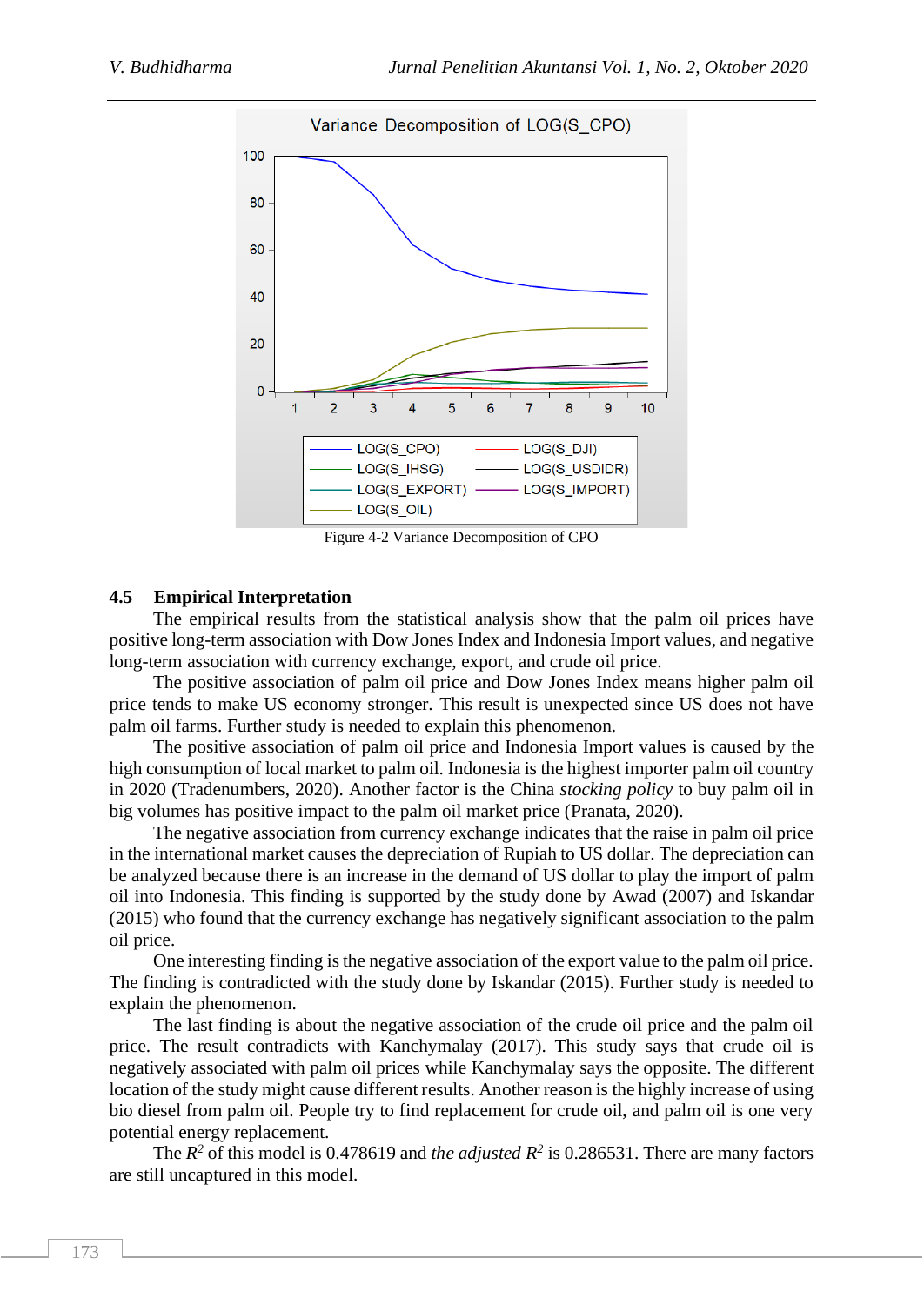## **5 Conclusion and Suggestion**

### **5.1 Conclusion**

In stock investing, one of the biggest challenges is to analyze and predict stocks related to palm oil. There are many uncertainties in market, which cause the price prediction of crude palm oil and the performance of related stocks, are hard. This study tests the association of palm oil price with the financial and economic factors

Understanding the explanatory factors of the palm oil price are a problem for investors. Palm oil price have positive association to the stock price of the palm oil company (Nor & Masih, 2016). Explaining factors that affect palm oil price have been quite a problem for investors. This study tests the association of palm oil price with the financial and economic factors. Therefore, investors can have better trading plans involving palm oil stock prices.

The results of this study show that palm oil price has a long-run positive association with the Indonesia import values and the Dow Jones Industrial Index. On the other hand, palm oil price has a negative association with the Indonesia export values, the foreign exchange between USD and IDR, the crude oil price, and the Indonesia composite stock index.

### **5.2 Limitation and Future Research**

Due to the limitation of CPO data, this research uses monthly data from 2014 – 2019. There are only about 56 observations for the time series. The  $R^2$  of this model is 0.478619 and *the adjusted*  $R^2$  is 0.286531. There are still many factors that are still uncaptured in this model. The unexpected results of palm oil price have a positive association with Dow Jones Index, and a negative association with Indonesia's export values also need further research. In the future, it is suggested to do more in-depth exploration research with a bigger sample of data, like using daily data with a longer time range and adding more economic factors.

### **References**

- Awad, A., Arshad, F. M., Shamsudin, M. N., & Yusof, Z. (2007). The Palm Oil Import Demand in Middle East and North African (MENA) Countries. *Journal of International Food & Agribusiness Marketing*, *19*(2–3), 143–169. doi: 10.1300/J047v19n02\_08
- Brooks, C. (2008). *Introductory Econometrics for Finance* (2nd ed.). Cambridge University Press.
- Brooks, C. (2014). *Introductory Econometrics for Finance* (3rd ed.). Cambridge University Press.
- Gumilar, P. (2020, April 5). Pasar CPO dan Kinerja Emiten Sawit Sulit Diperkirakan—Market Bisnis.com. Retrieved October 9, 2020, from https://market.bisnis.com/read/20200405/7/1222794/pasar-cpo-dan-kinerja-emitensawit-sulit-diperkirakan
- Iskandar, A. (2015). Dampak Perubahan Harga Crude Palm Oil (CPO) Dunia Terhadap Value Ekspor Komoditas Kepala Sawit dan Perekonomian Indonesia (Pendekatan Vector Autoregression Analysis). *INFO ARTHA*, *2*(1), 1–17. doi: 10.31092/jia.v2i1.113
- Kanchymalay, K., Salim, N., Sukprasert, A., Krishnan, R., & Hashim, U. R. (2017). Multivariate Time Series Forecasting of Crude Palm Oil Price Using Machine Learning Techniques. *IOP Conference Series: Materials Science and Engineering*, *226*, 012117. doi: 10.1088/1757-899X/226/1/012117
- May, E. (2018). *Smart Traders not Gamblers* (18th ed., Vol. 1). Kompas Gramedia.
- Munadi, E. (2007). *Penurunan Pajak Eskpor dan Dampaknya Terhadap Ekspor Minyak Kelapa Sawit Indonesia ke India (Pendekatan Error Correction Model)*. *16*(2), 18.
- Nor, K. M., & Masih, M. (2016). *Do spot and future palm oil prices influence the stock market prices of a major palm oil producer? The Malaysian experience*. doi: 10.13140/RG.2.1.3253.7368